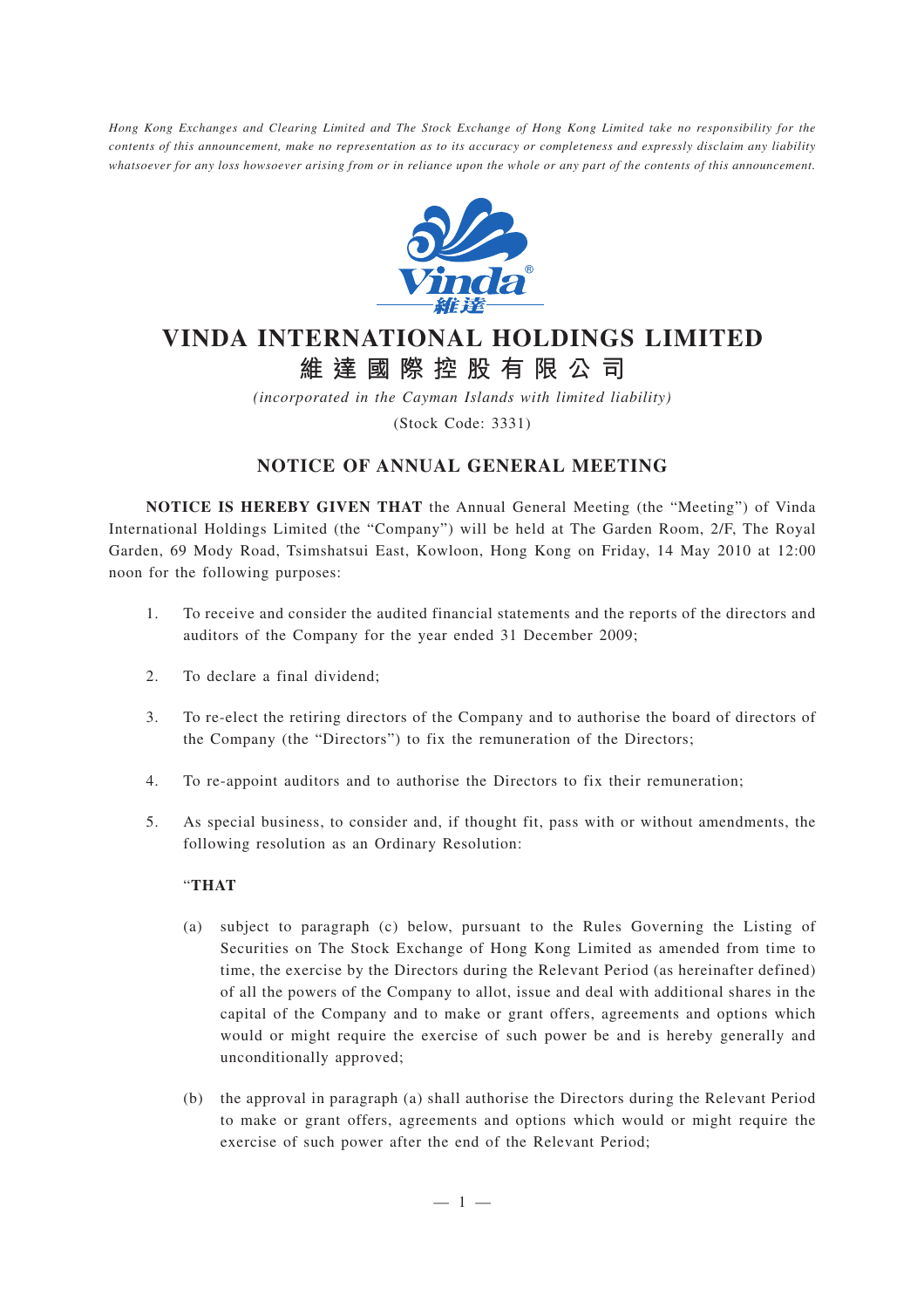- (c) the aggregate nominal amount of share capital allotted or agreed conditionally or unconditionally to be allotted (whether pursuant to an option or otherwise) by the Directors pursuant to the approval in paragraph (a) above, otherwise than pursuant to (i) a Rights Issue (as hereinafter defined) or (ii) an issue of shares upon the exercise of the subscription rights under any option scheme or similar arrangement for the time being adopted for the grant or issue to officers and/or employees of the Company and/or any of its subsidiaries of shares or rights to acquire shares of the Company or (iii) the exercise of rights of subscription or conversion under the terms of any warrants issued by the Company or any securities which are convertible into shares of the Company or (iv) any script dividend or similar arrangement providing for the allotment of shares in lieu of the whole or part of a dividend on shares of the Company pursuant to the Articles of Association of the Company from time to time, shall not exceed 20 per cent. of the aggregate nominal amount of the share capital of the Company in issue as at the date of this Resolution and the said approval shall be limited accordingly; and
- (d) for the purpose of this Resolution:

"Relevant Period" means the period from the passing of this Resolution until whichever is the earliest of:

- (i) the conclusion of the next annual general meeting of the Company;
- (ii) the expiration of the period within which the next annual general meeting of the Company is required by the Articles of Association of the Company or by any applicable laws to be held; and
- (iii) the passing of an ordinary resolution by shareholders of the Company in general meeting revoking or varying the authority given to the Directors by this Resolution; and

"Rights Issue" means an offer of shares open for a period fixed by the Directors to holders of shares whose names appear on the register of members of the Company on a fixed record date in proportion to their then holdings of such shares (subject to such exclusion or other arrangements as the Directors may deem necessary or expedient in relation to fractional entitlements or having regard to any restrictions or obligations under the laws of, or the requirements of any recognized regulatory body or any stock exchange in, any territory applicable to the Company)."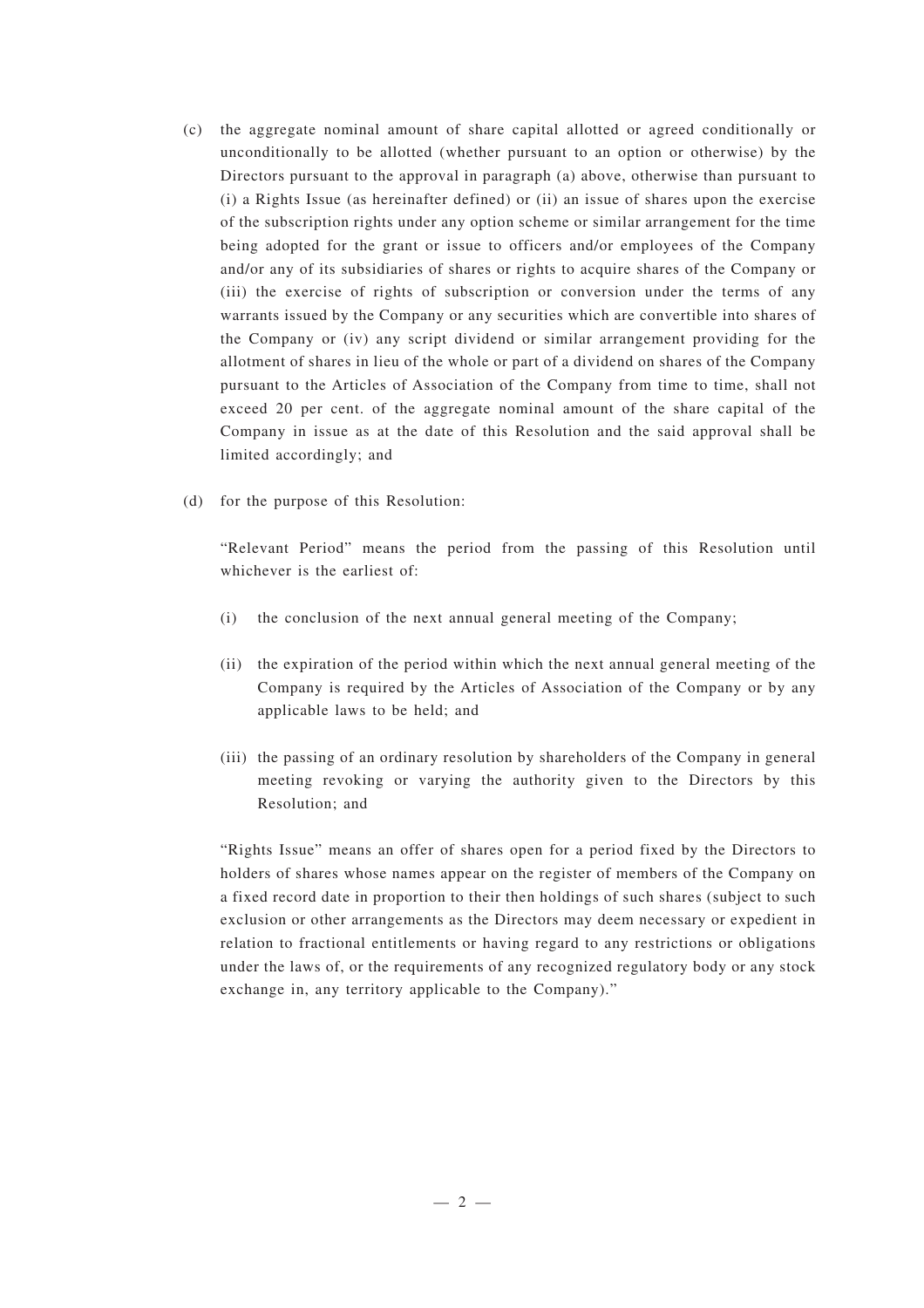6. As special business, to consider and, if thought fit, pass with or without amendments, the following resolution as an Ordinary Resolution:

### "**THAT**

- (a) subject to paragraph (b) below, the exercise by the Directors during the Relevant Period (as hereinafter defined) of all powers of the Company to repurchase securities of the Company on The Stock Exchange of Hong Kong Limited or on any other stock exchange on which the securities of the Company may be listed and is recognised by the Securities and Futures Commission and The Stock Exchange of Hong Kong Limited for this purpose, subject to and in accordance with all applicable laws and/or the requirements of the Rules Governing the Listing of Securities on The Stock Exchange of Hong Kong Limited or of any other stock exchange as amended from time to time, be and is hereby generally and unconditionally approved;
- (b) the aggregate nominal amount of securities of the Company repurchased by the Company pursuant to paragraph (a) above during the Relevant Period shall not exceed 10 per cent. of the aggregate nominal amount of the share capital of the Company in issue as at the date of this Resolution and the authority pursuant to paragraph (a) above shall be limited accordingly; and
- (c) for the purpose of this Resolution, "Relevant Period" means the period from the passing of this Resolution until whichever is the earliest of:
	- (i) the conclusion of the next annual general meeting of the Company;
	- (ii) the expiration of the period within which the next annual general meeting of the Company is required the Articles of Association of the Company or by any applicable laws to be held; and
	- (iii) the passing of an ordinary resolution by shareholders of the Company in general meeting revoking or varying the authority given to the Directors by this Resolution."
- 7. As special business, to consider and, if thought fit, pass with or without amendments the following resolution as an Ordinary Resolution:

"**THAT** power be given to the Directors to add the number of shares purchased by the Company pursuant to the general mandate referred to in Resolution 6 set out in this notice to the 20 per cent. general mandate to issue new shares referred to in Resolution 5 set out in this notice."